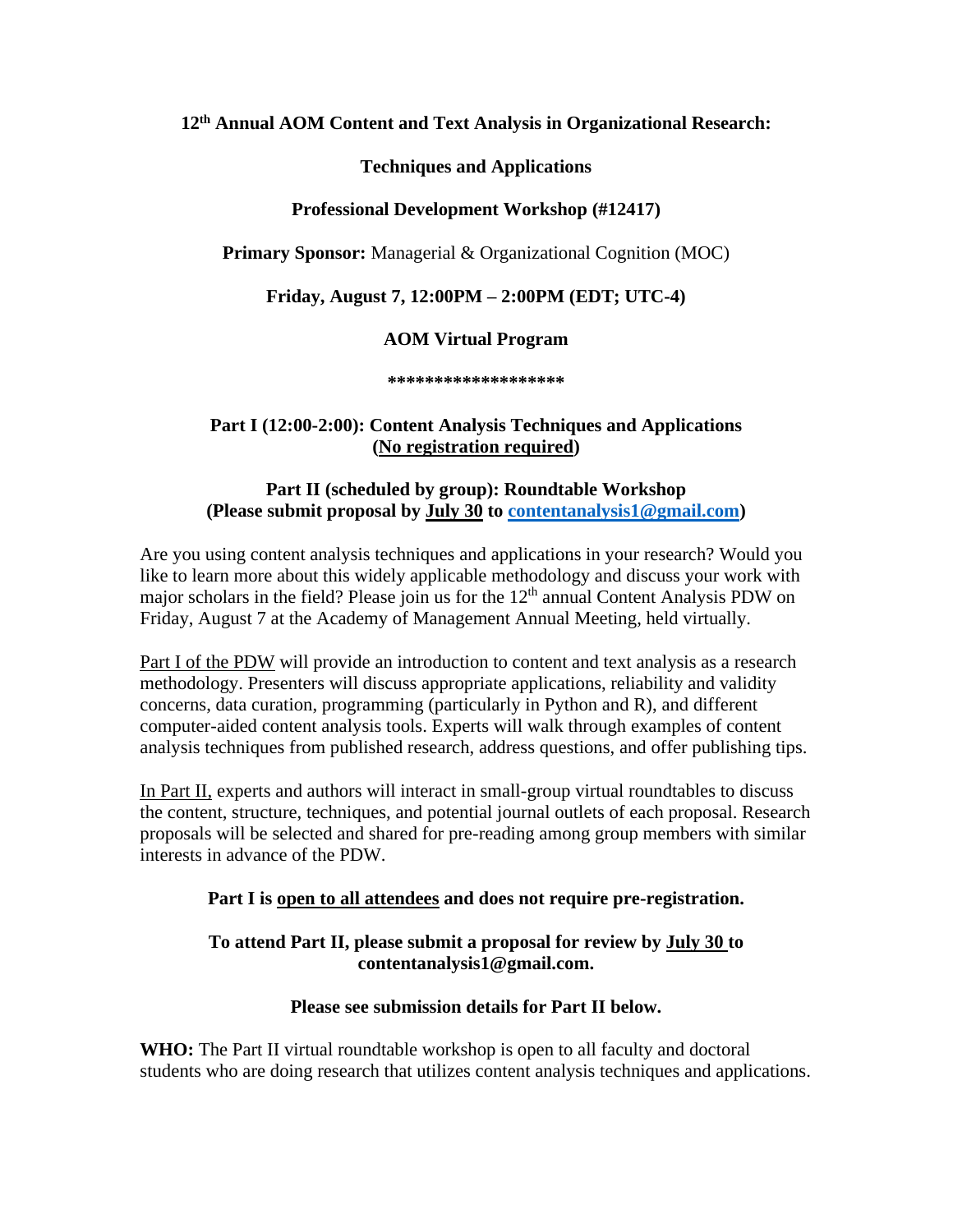**WHAT:** Please limit your submission to 2 single-spaced pages and an additional page of figures, tables, and related output. Please include the following in your submission:

- 1. Research topic and conceptual framework
- 2. Key research questions
- 3. Methods
- 4. Key findings (if applicable)
- 5. Challenges (the area on which you would like to focus discussion)
- 6. Three keywords that describe your proposal
- 7. Identifying information: Name, title, affiliation, e-mail address

8. (optional) Code review (experts in 1-2 breakout groups will be able to review Python/R code)

## **KEY DATES**

Submissions due: July 30, 2020 Send to: [contentanalysis1@gmail.com](mailto:contentanalysis1@gmail.com) Acceptance notices sent by August 3, 2020

We are pleased that the following scholars have agreed to participate:

Mike Pfarrer, U. of Georgia Jason Kiley, Oklahoma State U. Aaron Anglin, Texas Christian U. Jon Bundy, Arizona State U. John Busenbark, U. of Notre Dame Daniel Gamache, U. of Georgia Tim Hannigan, U. of Alberta Timothy Hubbard, U. of Notre Dame Andreas König, U. of Passau Aaron McKenny, Indiana U. Laura Nelson, Northeastern Abbie Oliver, U. of Virginia Rhonda Reger, U. of Missouri Shane Reid, Louisiana State U. Jeremy Short, U. of North Texas Xinran Joyce Wang, U. of Missouri Miles Zachary, Auburn U.

**Remember, you may attend either or both parts of the PDW. Part I does not require pre-registration. Part II requires registration at contentanalysis1@gmail.com and is by invitation only. We look forward to seeing you virtually!**

| Mike Pfarrer          | Jason Kiley               |
|-----------------------|---------------------------|
| University of Georgia | Oklahoma State University |
| mpfarrer@uga.edu      | jkiley@okstate.edu        |

**To learn more about content analysis research and past workshops, please visit:**